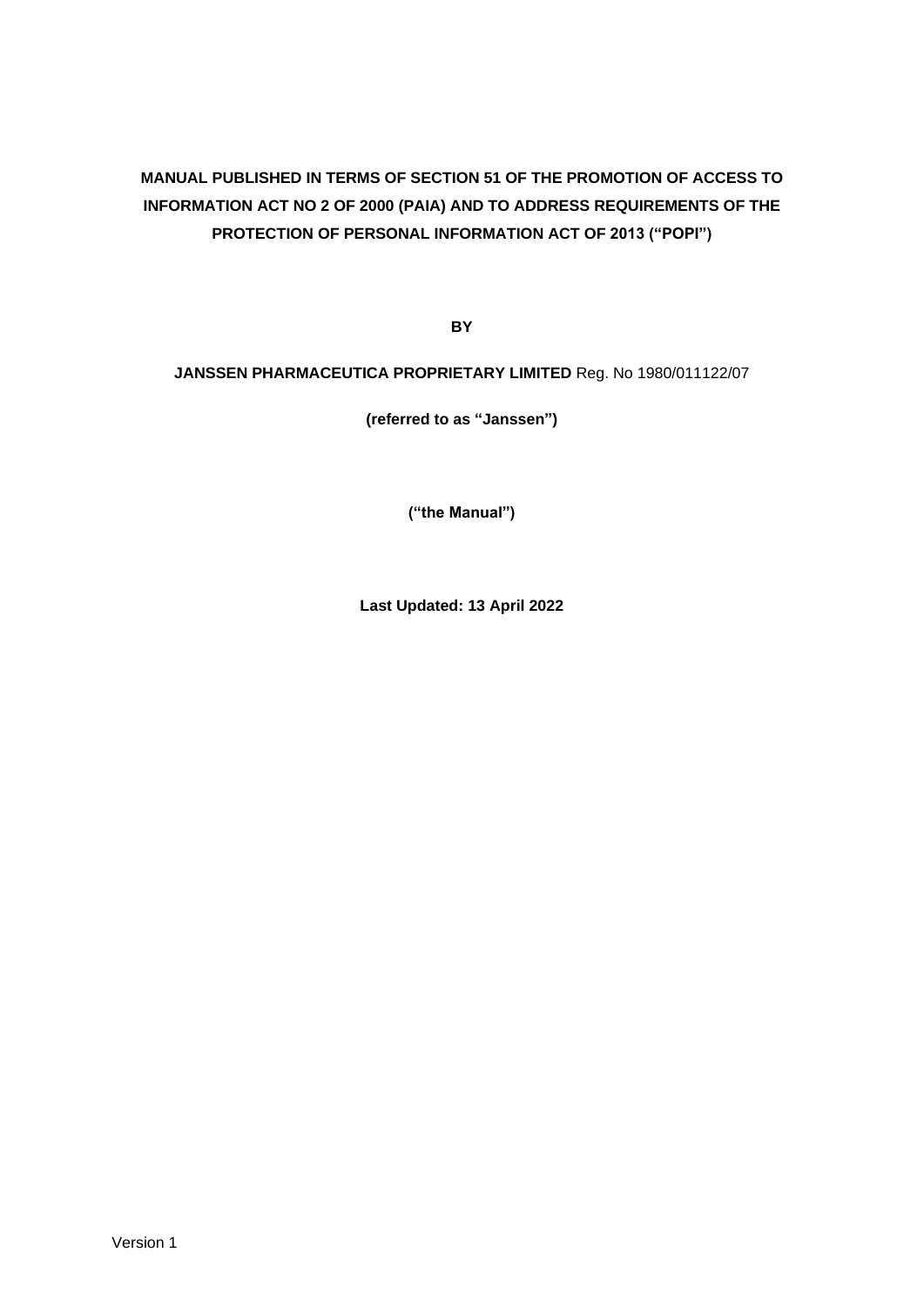## **TABLE OF CONTENTS**

## **Clause number and description Page**

| 1.  |                                                                                     |  |
|-----|-------------------------------------------------------------------------------------|--|
| 2.  |                                                                                     |  |
| 3.  | CONTACT DETAILS OF MANAGING DIRECTORS / INFORMATION OFFICERS 4                      |  |
| 4.  |                                                                                     |  |
| 5.  |                                                                                     |  |
| 6.  |                                                                                     |  |
| 7.  |                                                                                     |  |
| 8.  |                                                                                     |  |
| 9.  |                                                                                     |  |
| 10. |                                                                                     |  |
| 11. |                                                                                     |  |
| 12. |                                                                                     |  |
| 13. |                                                                                     |  |
| 14. | REMEDIES AVAILABLE TO A REQUESTER ON REFUSAL OF ACCESS 14                           |  |
| 15. |                                                                                     |  |
|     |                                                                                     |  |
|     |                                                                                     |  |
|     |                                                                                     |  |
|     | D. Form 2: Request for Correction or Deletion of Record of Personal Information  22 |  |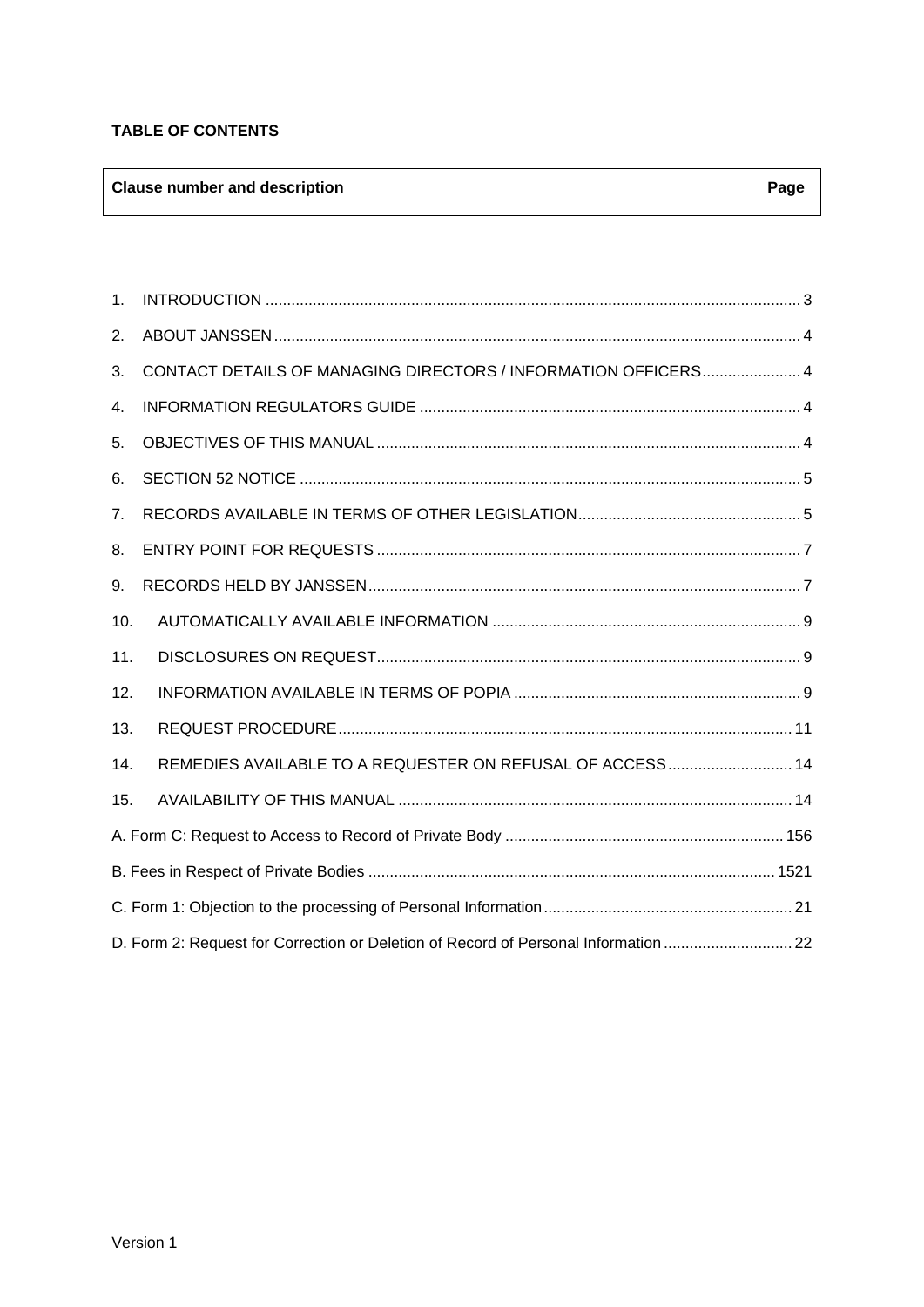## <span id="page-2-0"></span>1. **INTRODUCTION**

- 1.1. The definitions used in this Manual shall bear the meanings ascribed to them by the Promotion of Access to Information Act 2 of 2000 ("**PAIA**") and the Protection of Personal Information Act 4 of 2013 ("**POPIA**").
- 1.2. Janssen is a private body as defined in PAIA.
- 1.3. PAIA came into operation on 9 March 2001. PAIA seeks, among other things, to give effect to the Constitutional right of access to any information held by the State or by any other person where such information is required for the exercise or protection of any right and gives natural and juristic persons the right of access to records held by either a private or public body, subject to certain limitations, in order to enable them to exercise or protect their rights. Where a request is made in terms of PAIA to a private body, that private body must disclose the information if the requester is able to show that the record is required for the exercise or protection of any rights, and provided that no grounds of refusal contained in PAIA are applicable. PAIA sets out the requisite procedural issues attached to information requests.
- 1.4. This Manual constitutes Janssen's PAIA manual. This Manual is compiled in accordance with section 51 of PAIA as amended by POPIA, which gives effect to everyone's Constitutional right to privacy and largely commenced on 1 July 2020. POPIA promotes the protection of personal information processed by public and private bodies, including certain conditions so as to establish minimum requirements for the processing of personal information. POPIA amends certain provisions of PAIA, balancing the need for access to information against the need to ensure the protection of personal information by providing for the establishment of an Information Regulator to exercise certain powers and perform certain duties and functions in terms of POPIA and PAIA, providing for the issuing of codes of conduct and providing for the rights of persons regarding unsolicited electronic communications and automated decision making in order to regulate the flow of personal information and to provide for matters concerned therewith.
- 1.5. This PAIA manual also includes information on the submission of objections to the processing of personal information and requests to delete or destroy personal information or records thereof in terms of POPIA.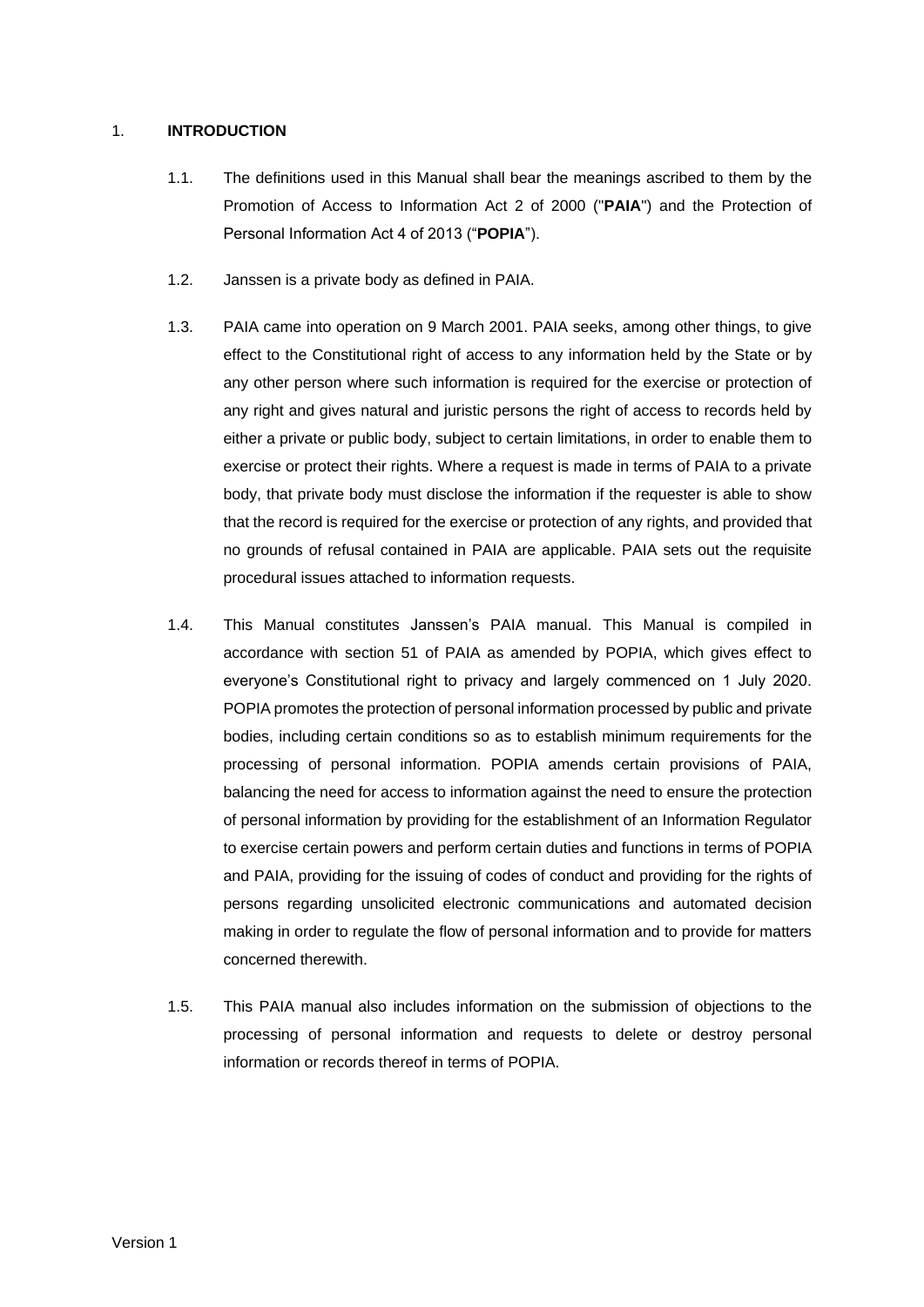## <span id="page-3-0"></span>2. **ABOUT JANSSEN**

#### **2.1. Janssen Pharmaceutica (Pty) Ltd**

Janssen Pharmaceutica (Pty) Ltd is a private company duly registered and incorporated in accordance with South African laws with registration number 1980/011122/07, which carries on the business of manufacturing and distributing of various pharmaceutical products.

#### <span id="page-3-1"></span>3. **CONTACT DETAILS OF MANAGING DIRECTOR / INFORMATION OFFICER**

| <b>Position</b>         | <b>Managing Director</b>         |
|-------------------------|----------------------------------|
| Postal Address          | PO Box 785939, Sandton, 2146     |
| <b>Physical Address</b> | 2 Medical Road, Midrand, Gauteng |
| Telephone Number        | 011 518 7000                     |
| E-mail Address          | emeaprivacy@its.jnj.com          |

#### <span id="page-3-2"></span>4. **INFORMATION REGULATORS GUIDE**

An official Guide has been compiled which contains information to assist a data subject wishing to exercise a right of access to information in terms of PAIA and POPIA. This Guide is made available by the Information Regulator (established in terms of POPIA). Copies of the updated Guide are available from Information Regulator in the manner prescribed. Any enquiries regarding the Guide should be directed to:

| <b>Postal Address:</b>   | JD House, 27 Stiemens Street                  |
|--------------------------|-----------------------------------------------|
|                          | Braamfontein.                                 |
|                          | Johannesburg, 2001                            |
| <b>Telephone Number:</b> | +27 (0) 10 023 5207                           |
| <b>E-mail Address:</b>   | inforeg@justice.gov.za                        |
| Website:                 | https://www.justice.gov.za/inforeg/index.html |

#### <span id="page-3-3"></span>5. **OBJECTIVES OF THIS MANUAL**

- 5.1. The objectives of this Manual are:
	- 5.1.1. to provide a list of all records held by the legal entities;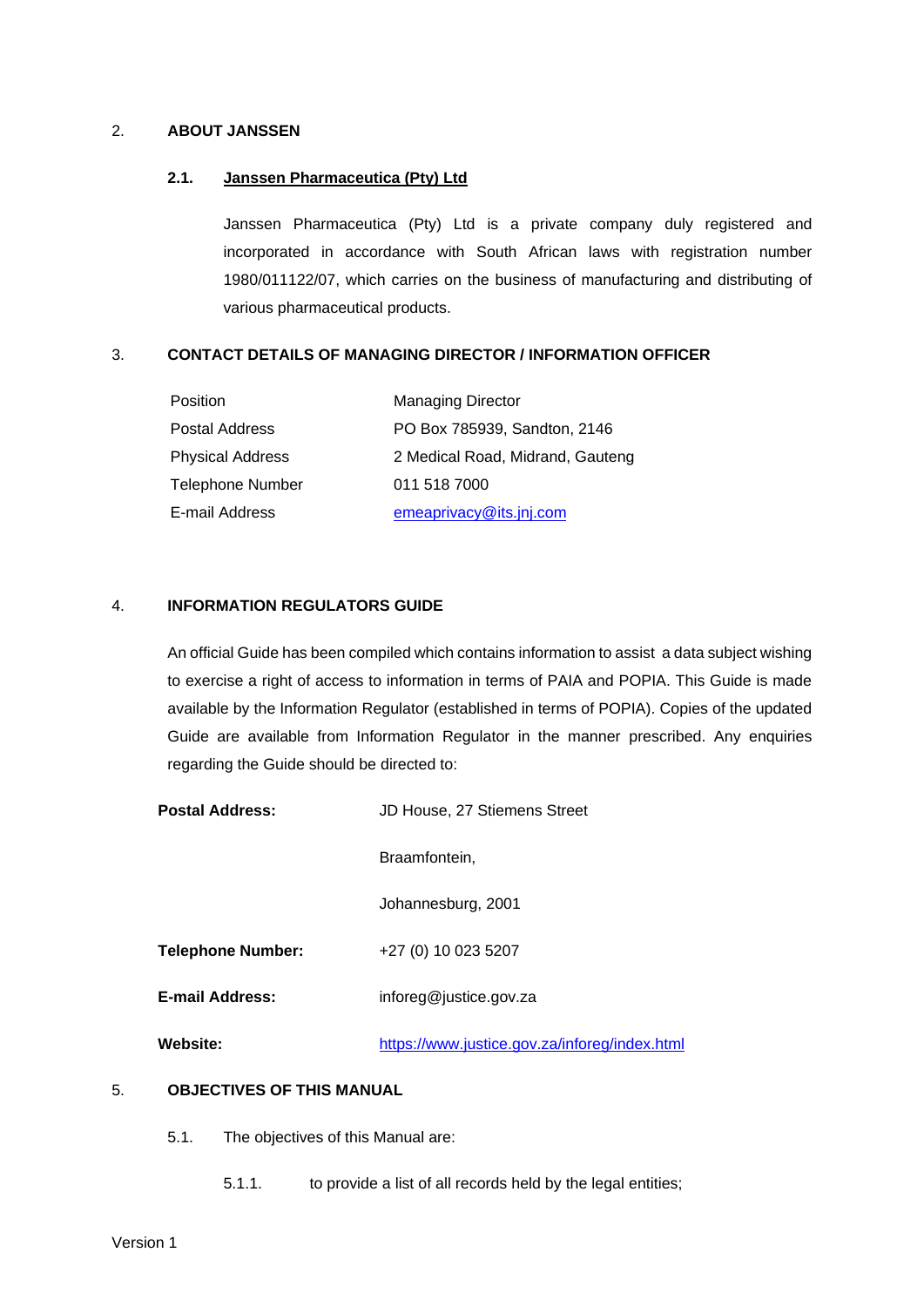- 5.1.2. to set out the requirements with regard to who may request information in terms of PAIA as well as the grounds on which a request may be denied;
- 5.1.3. to define the manner and form in which a request for information must be submitted; and
- 5.1.4. to comply with the additional requirements imposed by POPIA.

### <span id="page-4-0"></span>6. **SECTION 52 NOTICE**

No notice has been published.

### <span id="page-4-1"></span>7. **RECORDS AVAILABLE IN TERMS OF OTHER LEGISLATION**

Unless disclosure is prohibited in terms of legislation, regulation or otherwise records that are required to be made available in terms of these acts by interested parties shall be done so in consideration of the prescribed manner of the relevant act. Consideration by the Information Officer will be given to requests for Records under the following legislation, as amended:

- Basic Conditions of Employment Act 75 of 1997;
- Broad-Based Black Economic Empowerment Act 53 of 2003
- Carbon Tax Act 15 of 2019
- Companies Act 71 of 2008;
- Consumer Protection Act 68 of 2008;
- Compensation for Occupational Injuries and Health Diseases Act 130 of 1993;
- Convention on Agency in the International Sale of Goods Act 4 of 1986;
- Copyright Act 98 of 1978;
- Currency and Exchanges Act 9 of 1933;
- Customs and Excise Act 91 of 1964;
- Electronic Communications and Transactions Act 25 of 2002;
- Employment Equity Act 55 of 1998;
- Export Credit and Foreign Investments Insurance Act 78 of 1957;
- Foodstuffs, Cosmetics and Disinfectants Act 54 of 1972;
- Genetically Modified Organisms Act 15 of 1997];
- Health Professions Act 56 of 1974;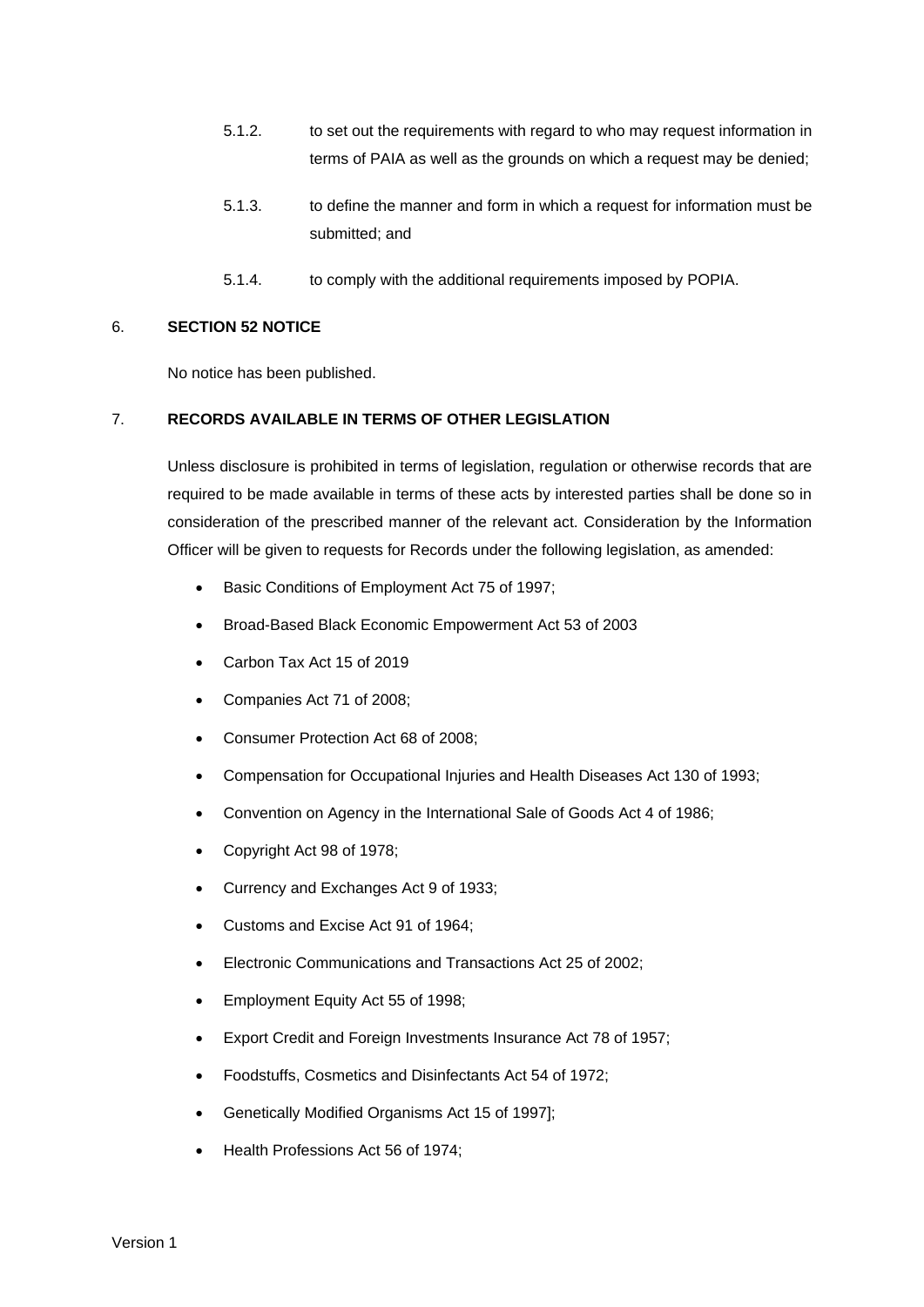- Income Tax Act 58 of 1962;
- Insolvency Act 24 of 1936;
- Intellectual Property Laws Rationalisation Act107 of 1996;
- International Trade Administration Act 71 of 2002;
- Labour Relations Act 66 of 1995;
- Medical Schemes Act 131 of 1998;
- Medicines and Related Substances Act 101 of 1965;
- National Health Act 61 of 2003;
- National Minimum Wage Act 9 of 2018;
- National Qualifications Framework Act 67 of 2008;
- Occupational Health & Safety Act 85 of 1993;
- Patents Act 57 of 1981;
- Pension Funds Act 24 of 1956;
- Pharmacy Act 53 of 1974;
- Prescription Act No 68 of 1969;
- Prevention of Organized Crime Act No 121 o 1998;
- Promotion of Access to Information Act 2 of 2000;
- Protected Disclosures Act 26 of 2000;
- Protection of Personal Information Act 4 of 2013;
- Regional Services Councils Act No 109 of 1985;
- Regulation of Interception of Communications and Provision of Communication-Related Information Act 70 of 2002;
- Road Traffic Act 29 of 1989;
- Road Traffic Management Corporation Act 20 of 1999;
- Skills Development Levies Act 9 of 1999;
- Skills Development Act 97 of 1998;
- South African Reserve Bank Act 90 of 1989;
- Trade Marks Act No 194 of 1993;
- Unemployment Insurance Contributions Act 4 of 2002;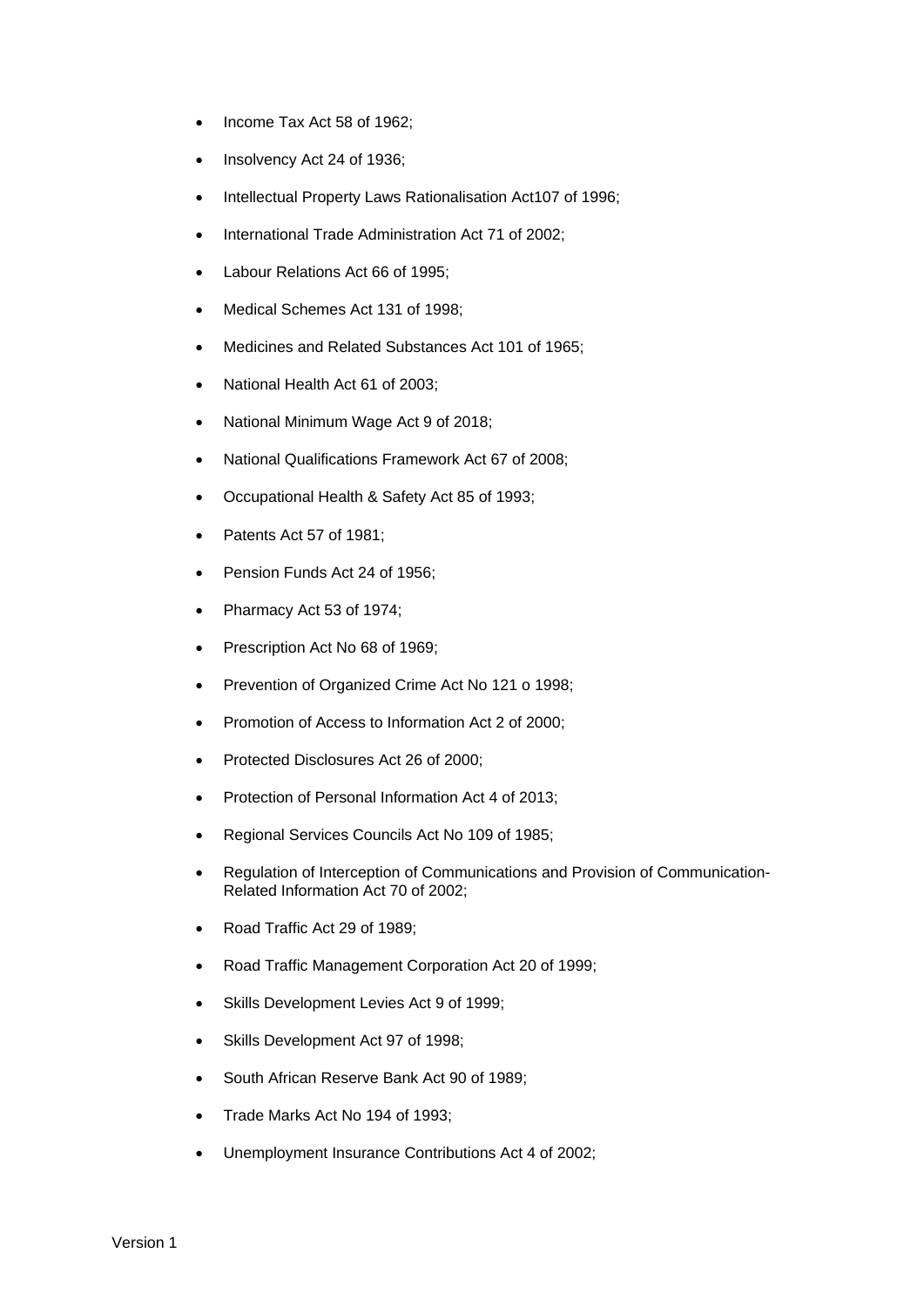- Unemployment Insurance Act 63 of 2001; and
- Value Added Tax Act 89 of 1991.

## <span id="page-6-0"></span>8. **ENTRY POINT FOR REQUESTS**

- 8.1. PAIA provides that a person may only make a request for information, if the information is required for the exercise or protection of a legitimate right.
- 8.2. Information will therefore not be furnished unless a person provides sufficient particulars to enable Janssen to identify the right that the requester is seeking to protect as well as an explanation as to why the requested information is required for the exercise or protection of that right. The exercise of an individual's rights is subject to justifiable limitations, including the reasonable protection of privacy, commercial confidentiality and effective, efficient and good governance.
- 8.3. The Information Officer has been delegated with the task of receiving and co-ordinating all requests for access to records in terms of PAIA, in order to ensure proper compliance with PAIA and POPIA.
- 8.4. The Information Officer will facilitate the liaison with the internal legal team on all of these requests.
- 8.5. All requests in terms of PAIA and this Manual must be addressed to the Information Officer using the details in paragraph 3 above.

## <span id="page-6-1"></span>9. **RECORDS HELD BY JANSSEN**

### **Personnel Information:**

These records include employment contracts of all Janssen employees, employment policies and remuneration details.

#### **Business records of Janssen:**

| Financial records, including: | statutory books of account;<br>$\bullet$   |
|-------------------------------|--------------------------------------------|
|                               | budget reports;<br>$\bullet$               |
|                               | bank reports;<br>٠                         |
|                               | audited financial statements;<br>$\bullet$ |
|                               | audit reports; and<br>٠                    |
|                               | insurance records.<br>٠                    |
|                               |                                            |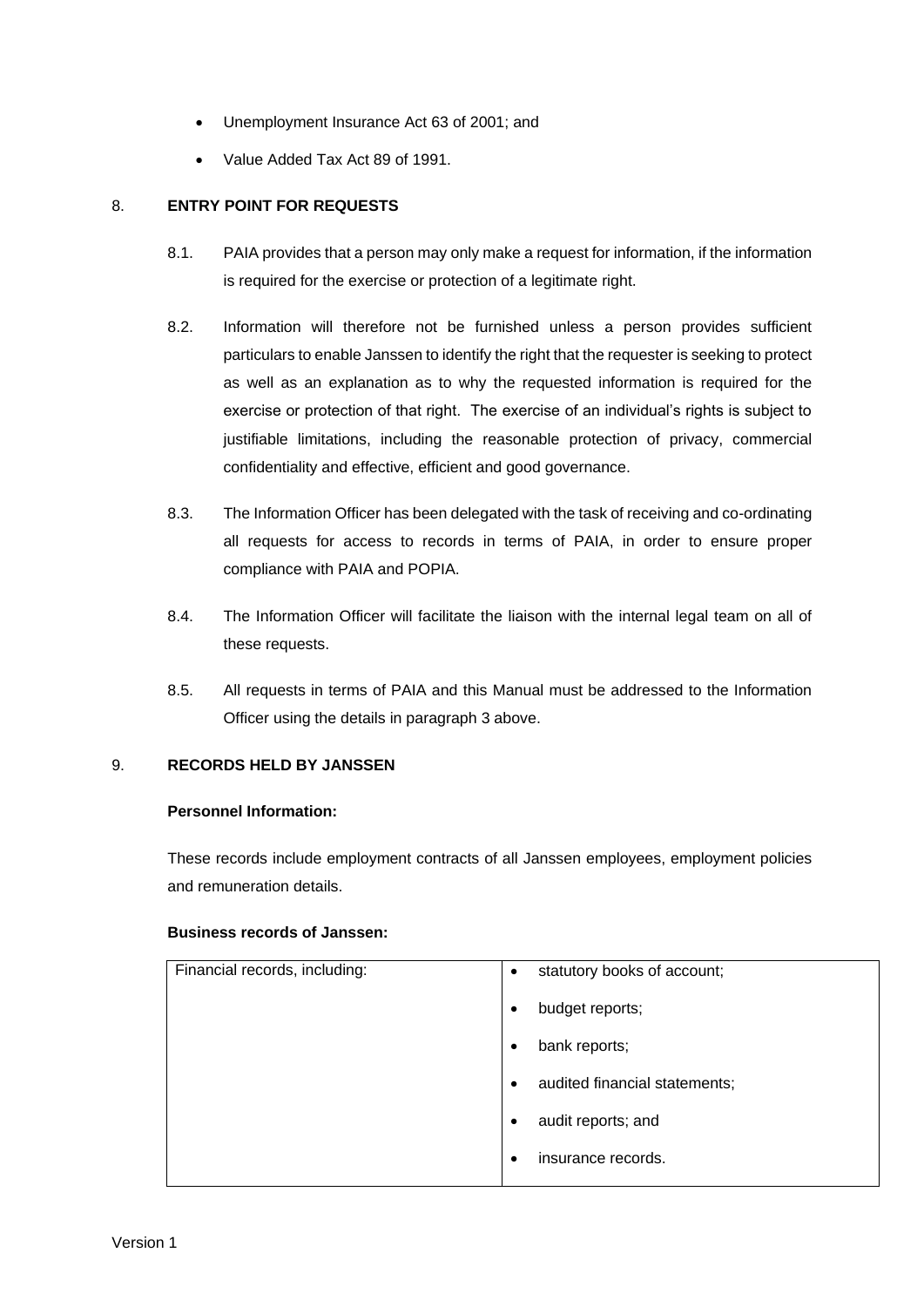| Formal records, including:                     | agendas; and<br>$\bullet$                             |
|------------------------------------------------|-------------------------------------------------------|
|                                                | minutes of meetings<br>$\bullet$                      |
| Internal communications, including:            | e-mails;<br>$\bullet$                                 |
|                                                | memoranda; and<br>$\bullet$                           |
|                                                | intranet<br>$\bullet$                                 |
| External communications, including:            | letters;<br>$\bullet$                                 |
|                                                | e-mails; and<br>$\bullet$                             |
|                                                | faxes.<br>$\bullet$                                   |
| Personnel records, including:                  | agreements;<br>$\bullet$                              |
|                                                | records of employment;<br>$\bullet$                   |
|                                                | remuneration;<br>$\bullet$                            |
|                                                | training;<br>$\bullet$                                |
|                                                | human resources policies and procedures;<br>$\bullet$ |
|                                                | employee records; and                                 |
|                                                | Employment equity plan<br>$\bullet$                   |
| Customer related records, including:           | agreements; and<br>$\bullet$                          |
|                                                | records of commercial transactions.<br>$\bullet$      |
| Supplier related records, including:           | agreements; and<br>$\bullet$                          |
|                                                | records of commercial transactions.<br>٠              |
| Company secretarial records and Company        | Memoranda and Articles of Association<br>$\bullet$    |
| organisational structure documents, including: | Financial records<br>$\bullet$                        |
|                                                | Operational records<br>$\bullet$                      |
|                                                | Intellectual property<br>$\bullet$                    |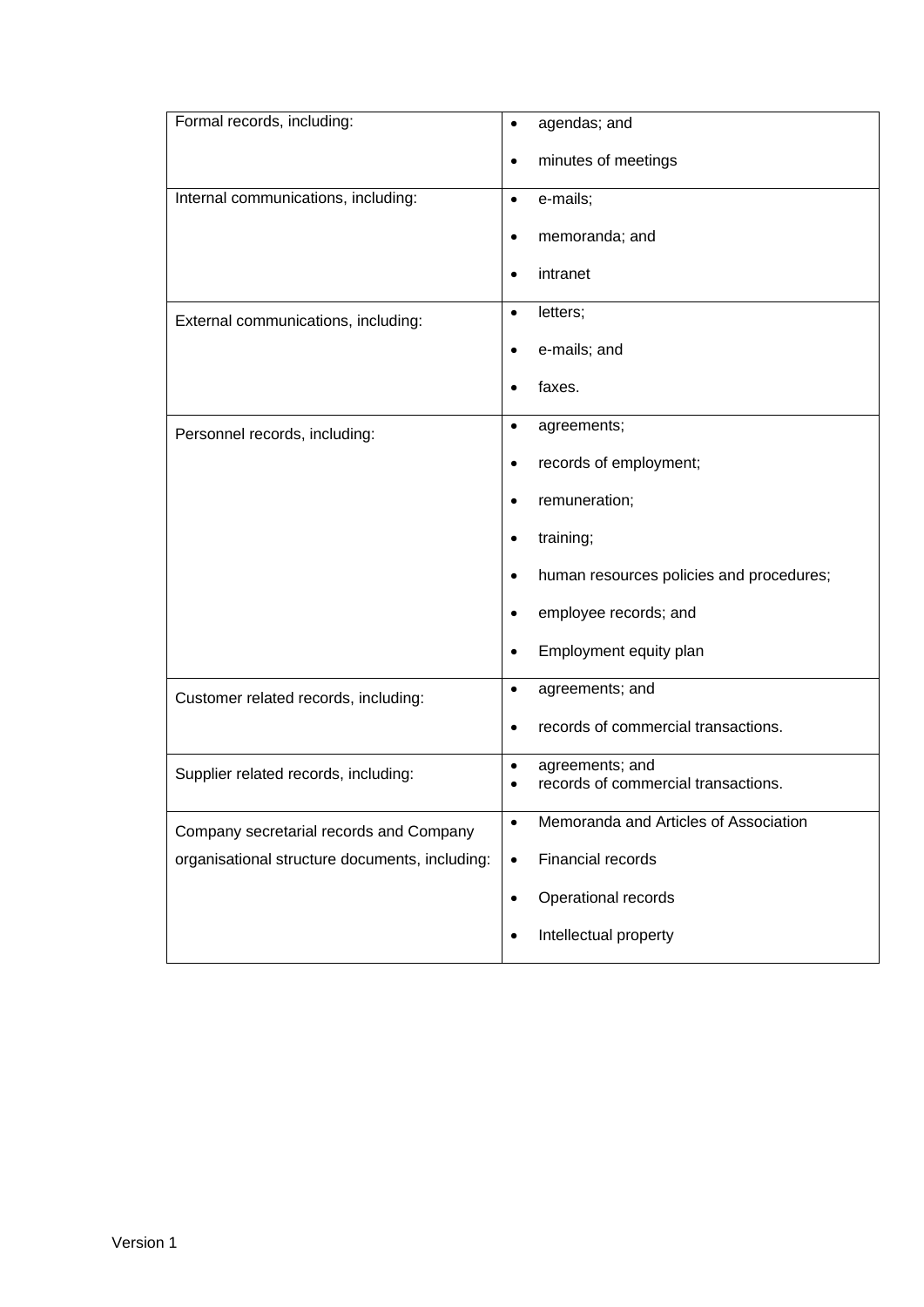| Other records, including: | Information relating to Janssen;<br>$\bullet$                                                       |  |
|---------------------------|-----------------------------------------------------------------------------------------------------|--|
|                           | Research information belonging to Janssen or<br>$\bullet$<br>carried out on behalf of a third party |  |
|                           | Production records;<br>٠                                                                            |  |
|                           | Safety, health & environment (SHE) records;<br>$\bullet$                                            |  |
|                           | Information technology records and databases;<br>$\bullet$<br>and                                   |  |
|                           | Production registration records.<br>$\bullet$                                                       |  |

## <span id="page-8-0"></span>10. **AUTOMATICALLY AVAILABLE INFORMATION**

Information that is obtainable via Janssen website about Janssen is automatically available and need not be formally requested in terms of this Manual.

## <span id="page-8-1"></span>11. **DISCLOSURES ON REQUEST**

- 11.1. Janssen maintain records on the categories and subject matters listed in clause 9. Please note that recording a category or subject matter in this Manual does not imply that a request for access to such records would be granted. All requests for access will be evaluated on a case by case basis in accordance with the provisions of PAIA.
- 11.2. Please note further that many of the records held by Janssen are those of third parties, such as clients and employees, and Janssen takes the protection of third-party confidential information very seriously. For further information on the grounds of refusal of access to a record please see below. Requests for access to these records will be considered very carefully. Please ensure that requests for such records are carefully motivated.

### <span id="page-8-2"></span>12. **INFORMATION AVAILABLE IN TERMS OF POPIA**

### **Categories of personal information collected by Janssen**

Janssen may collect information relating to an identifiable, living, natural person, and where it is applicable, an identifiable, existing juristic person, including, but not limited to-

• information relating to the race, gender, sex, pregnancy, marital status, national, ethnic or social origin, colour, sexual orientation, age, physical or mental health, well-being, disability, religion, conscience, belief, culture, language and birth of the person;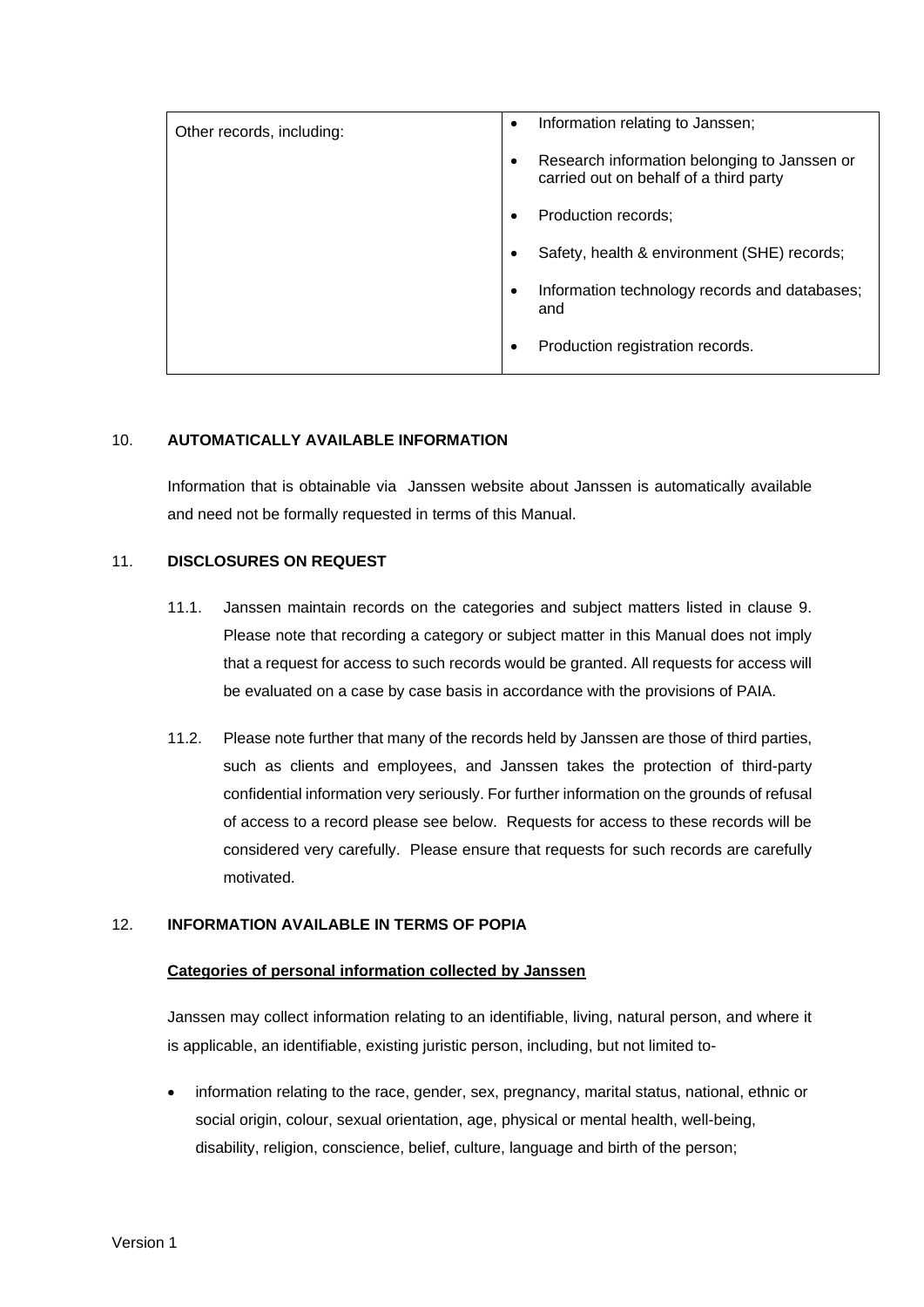- information relating to the education or the medical, financial, criminal or employment history of the person;
- any identifying number, symbol, e-mail address, physical address, telephone number, location information, online identifier or other particular assignment to the person;
- the biometric information of the person;
- the personal opinions, views or preferences of the person;
- correspondence sent by the person that is implicitly or explicitly of a private or confidential nature or further correspondence that would reveal the contents of the original correspondence;
- the views or opinions of another individual about the person; and
- the name of the person if it appears with other personal information relating to the person or if the disclosure of the name itself would reveal information about the person;

## **The purpose of processing personal information**

In terms of POPIA, personal information must be processed for a specified purpose. The purpose for which personal information is processed by Janssen will depend on the nature of the personal information and the particular data subject. This purpose is ordinarily disclosed, explicitly or implicitly, at the time the personal information is collected.

In general, personal information is processed for purposes of dealing with complaints under the CPA, procurement purposes, records management, security, employment and related matters.

## **A description of the categories of data subjects**

Janssen holds information and records on the following categories of data subjects:

- Employees / personnel of Janssen;
- Any third party with whom Janssen conducts business;
- Contractors of Janssen;
- Suppliers of Janssen.

(This list of categories of data subjects is non-exhaustive.)

## **The recipients or categories of recipients to whom the personal information may be supplied**

Depending on the nature of the personal information, Janssen may supply information or records to the following categories of recipients:

• Statutory oversight bodies, regulators or judicial commissions of enquiry making a request for personal information;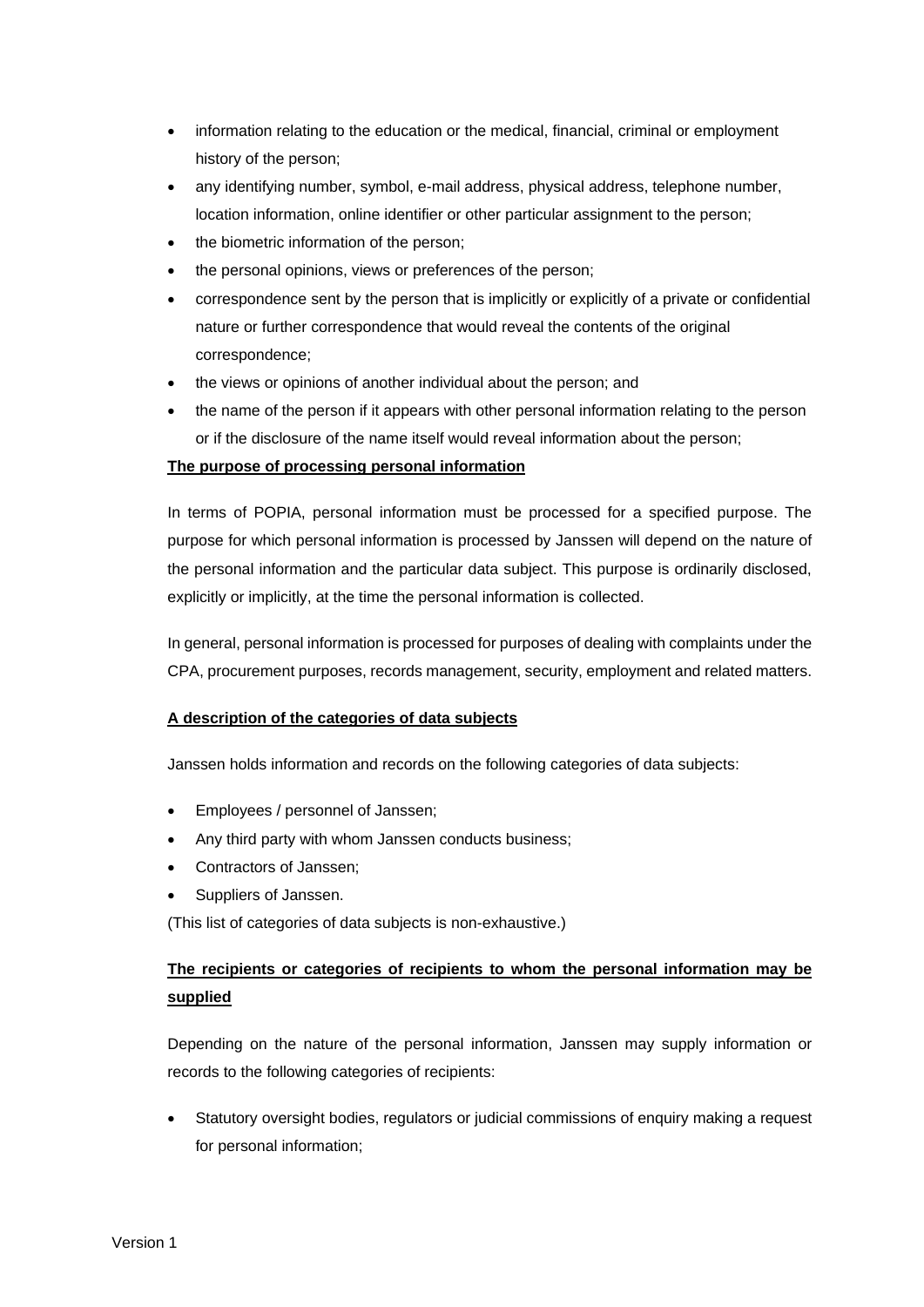- Any court, administrative or judicial forum, arbitration, statutory commission, or ombudsman making a request for personal information or discovery in terms of the applicable rules;
- South African Revenue Services, or another similar authority;
- Anyone making a successful application for access in terms of PAIA or POPIA; and
- Subject to the provisions of POPIA and other relevant legislation, Janssen may share information about a client's creditworthiness with any credit bureau or credit providers industry association or other association for an industry in which Janssen operates.

### **Planned transborder flows of personal information**

If a data subject visits Janssen's websites from a country other than South Africa, the various communications will necessarily result in the transfer of information across international boundaries.

Janssen may need to transfer a data subject's information to service providers in countries outside South Africa, in which case it will fully comply with applicable data protection legislation and ensure appropriate contractual and other measures are in place to protect the data subject's personal information when it is transferred

These countries may not have data-protection laws which are similar to those of South Africa.

### **A general description of information security measures to be implemented by Janssen**

Janssen takes extensive information security measures to ensure the confidentiality, integrity and availability of personal information in our possession. Janssen takes appropriate technical and organisational measures designed to ensure that personal information remains confidential and secure against unauthorised or unlawful processing and against accidental loss, destruction or damage.

### <span id="page-10-0"></span>13. **REQUEST PROCEDURE**

#### **Completion of the prescribed form**

Any request for access to a record from a public body in terms of PAIA must substantially correspond with the "Form C" included in Appendix A hereto, which can also be found on [www.sahrc.org.za.](http://www.sahrc.org.za/)

The requester is required to complete all text fields in "Form C" in full and in a legible form providing all the necessary information to enable the Information Officer to identify:

the records requested;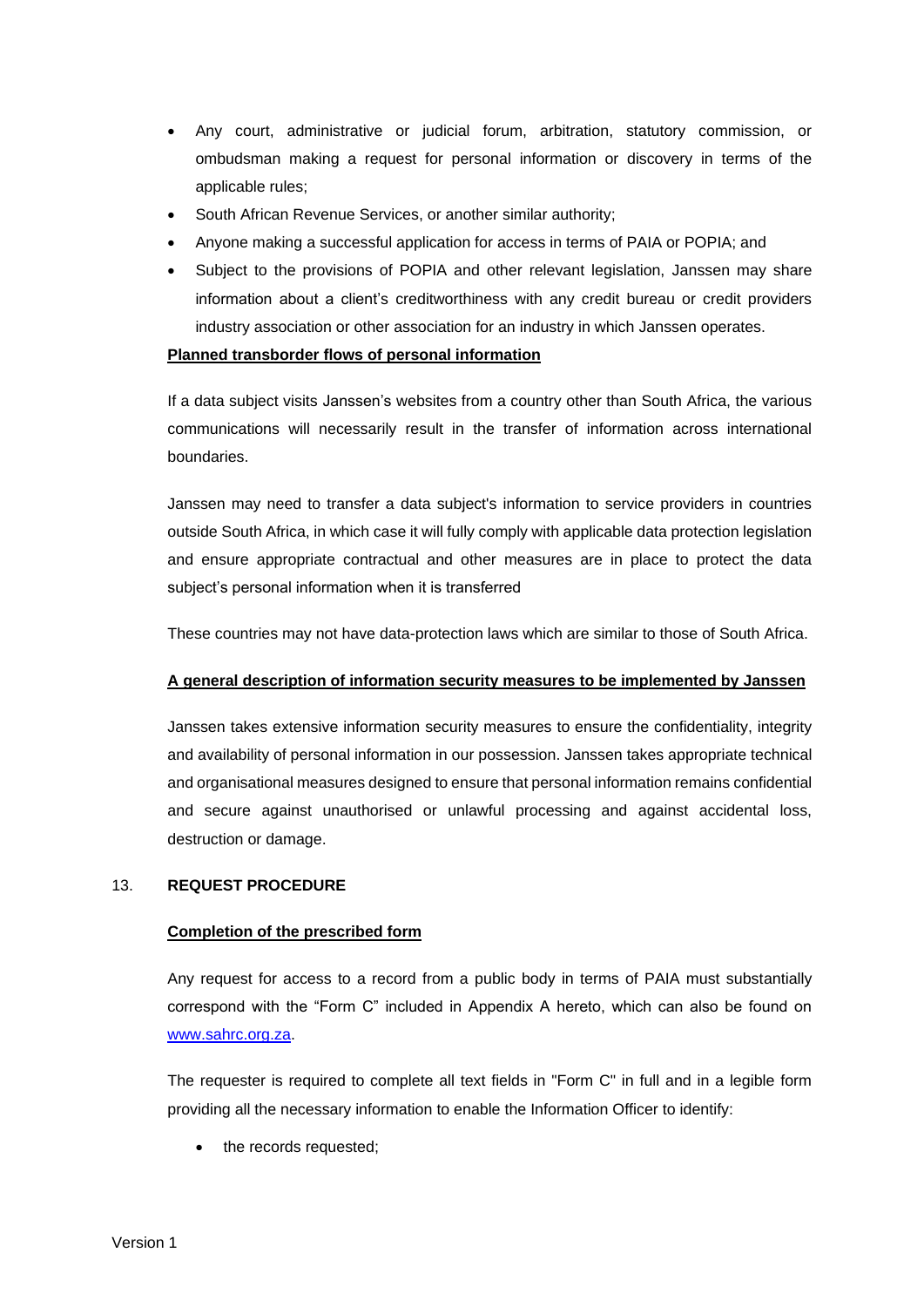- identity of the requestor (and if an agent is lodging the request, proof of capacity). You will, in addition to this prescribed form, be required to submit acceptable proof of identity such as a certified copy of your identity document or other legal forms of identity;
- the form of access required;
- the postal address, email address or fax number of the requester in the Republic;
- if the requester wishes to be informed of the decision in any manner (in addition to written) the manner and particulars thereof

The requester must state that he/she requires the information in order to exercise or protect a right, and clearly state what the nature of the right is so to be exercised or protected. The requester must clearly specify why the record is necessary to exercise or protect such a right. The said "Form C" should be submitted via email to [Emeaprivacy@its.jnj.com.](mailto:Emeaprivacy@its.jnj.com) Once "Form C" has been submitted, the appointed information officer will notify the requester of the prescribed fee (if any) payable before further processing the request.

A request for access to information which does not comply with the formalities as prescribed by PAIA will be returned to you. Failure to provide all necessary information to allow the request to be processed will result in a delay in the process until the required information is provided. The prescribed time periods will not commence until the requester has furnished all the necessary and required information.

The information officer may server the record, if possible, and grant access only to that portion requested and which is not prohibited from being disclosed.

POPIA provides that a data subject may, upon proof of identity, request Janssen to confirm, free of charge, all the information it holds about the data subject and may request access to such information, including information about the identity of third parties who have or have had access to such information.

POPIA also provides that where the data subject is required to pay a fee for services provided to him/her, Janssen must provide the data subject with a written estimate of the payable amount before providing the service and may require that the data subject pays a deposit for all or part of the fee.

Grounds for refusal of the data subject's request are set out in PAIA and are discussed below.

## **Payment of the prescribed fees**

In terms of POPIA, a data subject has the right to request Janssen to confirm, free of charge, whether or not it holds personal information about the data subject. However, both in terms of PAIA and POPIA, Janssen is entitled to levy a prescribed fee (as set out in **Appendix B**) for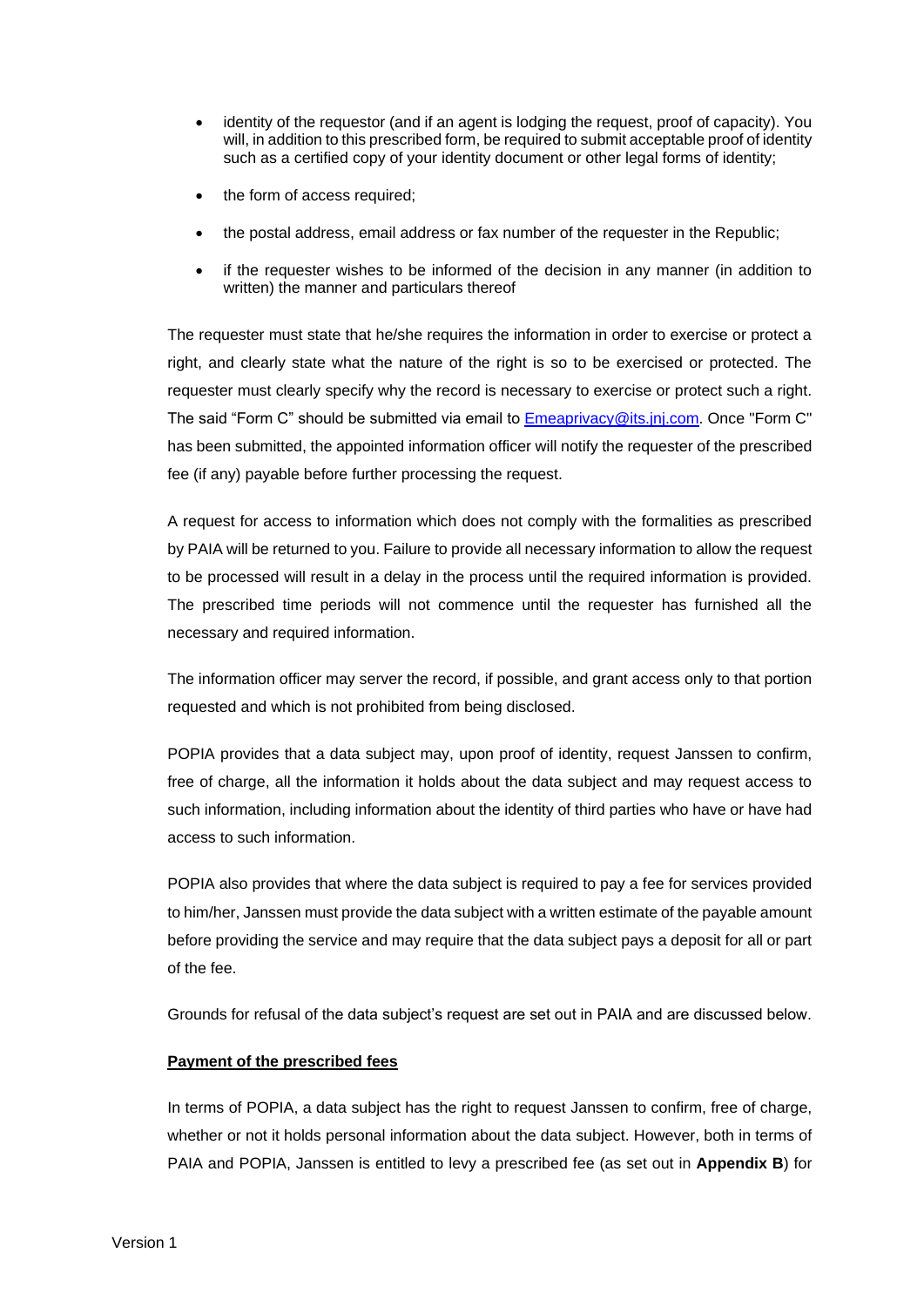the provision of records of personal information about the data subject or third parties in its possession.

The fees that may be charged are set out in Regulation 9(2)(c) promulgated under PAIA.

Where a decision to grant a request has been taken, the record will not be disclosed until the necessary fees have been paid in full.

#### **Timelines for consideration of a request for access**

Requests will be processed within 30 (thirty) days, unless the request contains considerations that are of such a nature that an extension of the time limit is needed, or unless the requester has submitted special reasons to the satisfaction of the Information Officer that circumstances dictate that the aforementioned time periods not be complied with.

Should an extension be required, you will be notified, together with reasons explaining why the extension is necessary.

#### **Grounds for refusal of access and protection of information**

There are various grounds upon which a request for access to a record may be refused. These grounds include:

- the protection of personal information of a third person (who is a natural person) from unreasonable disclosure;
- the protection of commercial information of a third party (for example: trade secrets; financial, commercial, scientific or technical information that may harm the commercial or financial interests of a third party);
- if disclosure would result in the breach of a duty of confidence owed to a third party;
- if disclosure would jeopardise the safety of an individual or prejudice or impair certain property rights of a third person;
- if the record was produced during legal proceedings, unless that legal privilege has been waived;
- if the record contains trade secrets, financial or sensitive information or any information that would put Janssen (at a disadvantage in negotiations or prejudice it in commercial competition); and/or
- if the record contains information about research being carried out or about to be carried out on behalf of a third party or by Janssen.

Section 70 PAIA contains an overriding provision. Disclosure of a record is compulsory if it would reveal (i) a substantial contravention of, or failure to comply with the law; or (ii) there is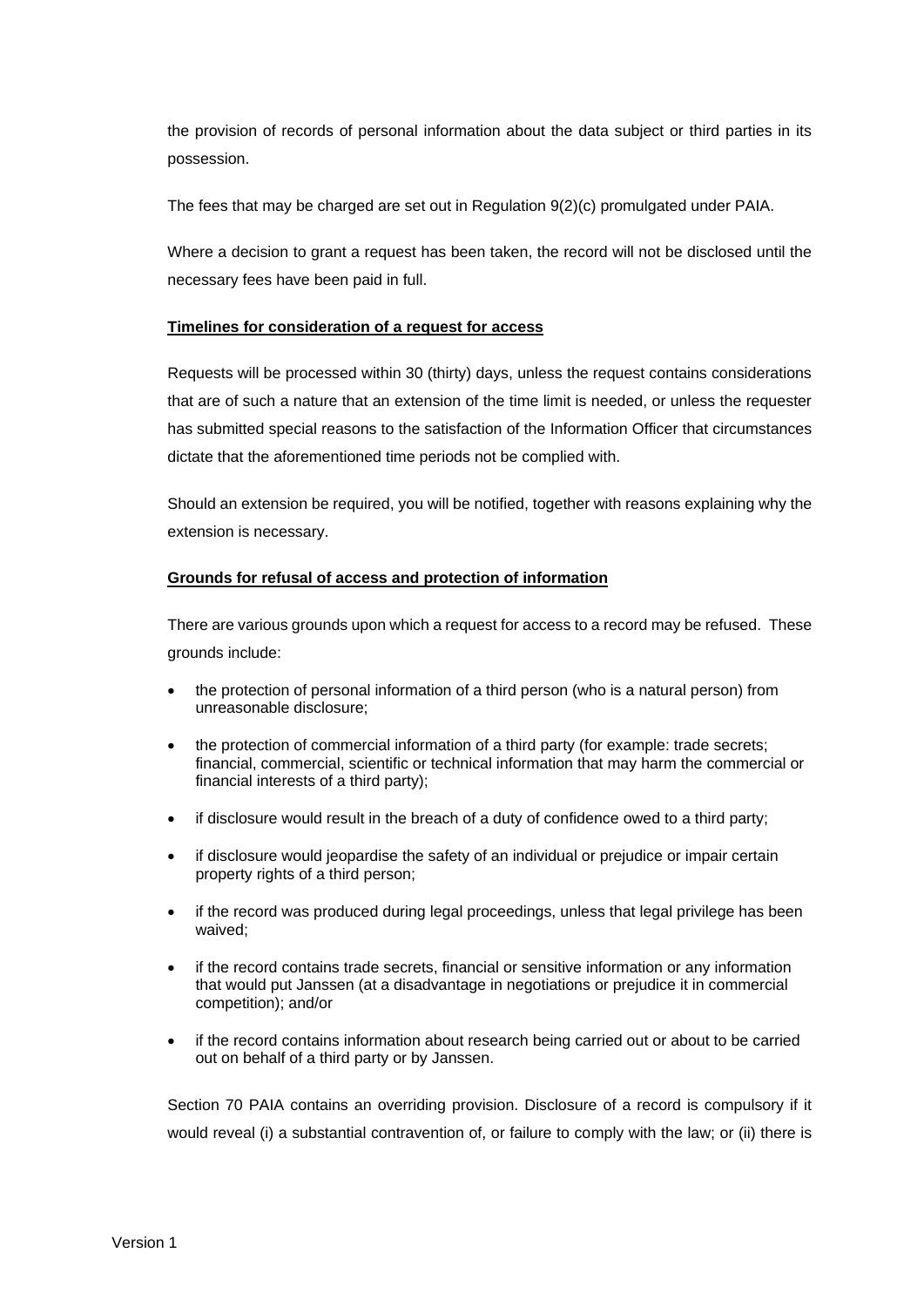an imminent and serious public safety or environmental risk; and (iii) the public interest in the disclosure of the record in question clearly outweighs the harm contemplated by its disclosure.

If the request for access to information affects a third party, then such third party must first be informed within 21 (twenty one) days of receipt of the request. The third party would then have a further 21 (twenty one) days to make representations and/or submissions regarding the granting of access to the record.

## <span id="page-13-0"></span>14. **REMEDIES AVAILABLE TO A REQUESTER ON REFUSAL OF ACCESS**

If the Information Officer decides to grant you access to the particular record, such access must be granted within 30 (thirty) days of being informed of the decision.

There is no internal appeal procedure that may be followed after a request to access information has been refused. The decision made by the Information Officer is final. In the event that you are not satisfied with the outcome of the request, you are entitled to apply to the Information Regulator or a court of competent jurisdiction to take the matter further.

Where a third party is affected by the request for access and the Information Officer has decided to grant you access to the record, the third party has 30 (thirty) days in which to appeal the decision in a court of competent jurisdiction. If no appeal has been lodged by the third party within 30 (thirty) days, you must be granted access to the record.

## <span id="page-13-1"></span>15. **AVAILABILITY OF THIS MANUAL**

Copies of this Manual are available for inspection, free of charge, at the offices of Janssen and on their websites, were apposite.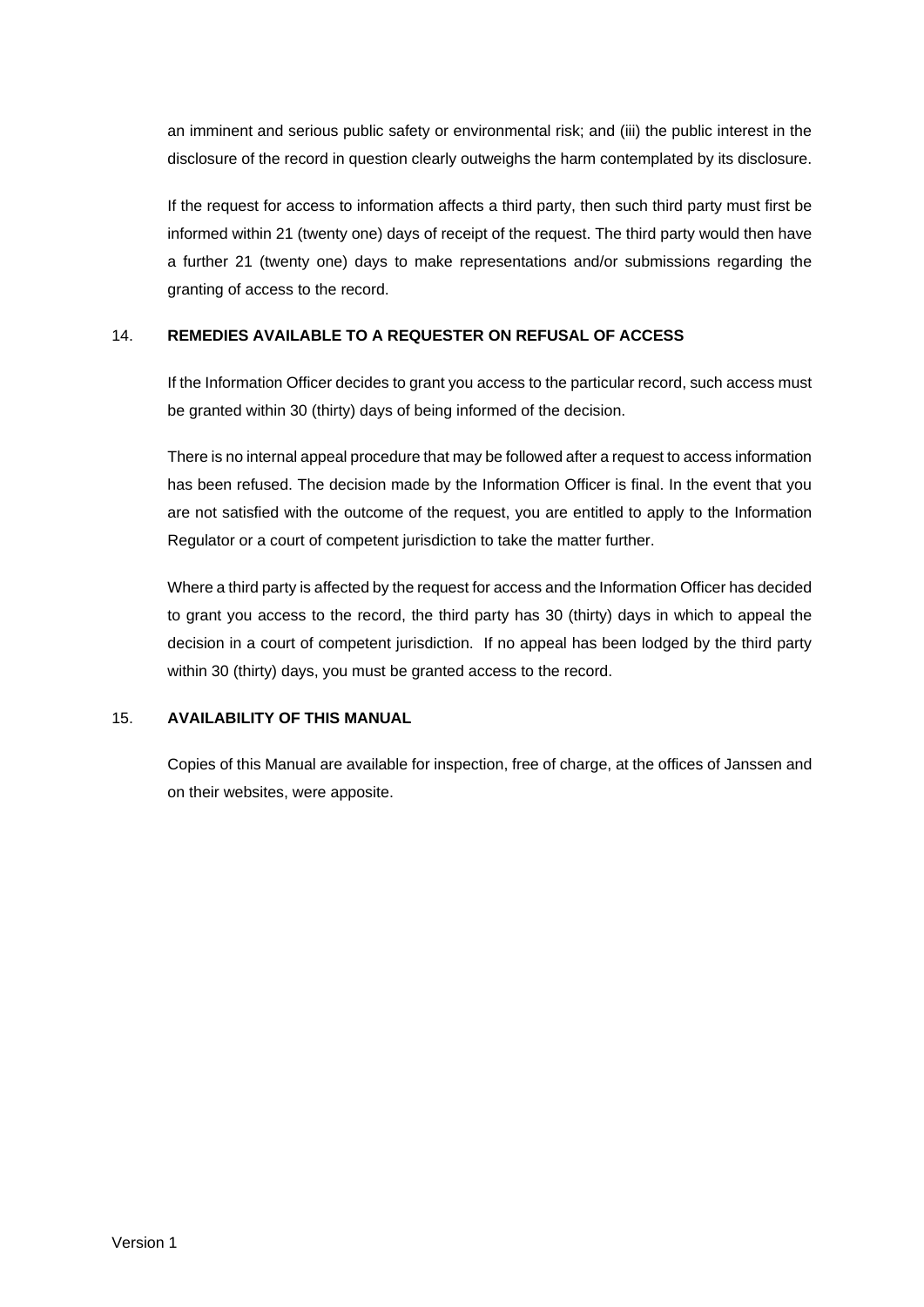**Appendix A –**



**REPUBLIC OF SOUTH AFRICA** 

## **FORM C**

# **REQUEST FOR ACCESS TO RECORD OF PRIVATE BODY (Section 53(1) of the Promotion of Access to Information Act, 2000 (Act No. 2 of 2000)) [Regulation 10]**

## **A. Particulars of private body:**

### <span id="page-14-0"></span>**B. Particulars of person requesting access to the record**

(a) The particulars of the person who requests access to the record must be given below.  $(6)$  The address and/or fax number in the Republic to which the information is to be sent must be given. (c) Proof of the capacity in which the request is made, if applicable, must be attached.

Full names and surname:

| Identity number:                                                                             |  |  |  |  |  |  |  |  |  |  |  |
|----------------------------------------------------------------------------------------------|--|--|--|--|--|--|--|--|--|--|--|
| Postal address:                                                                              |  |  |  |  |  |  |  |  |  |  |  |
|                                                                                              |  |  |  |  |  |  |  |  |  |  |  |
| E-mail address:<br>Capacity in which request is made, when made on behalf of another person: |  |  |  |  |  |  |  |  |  |  |  |

### <span id="page-14-1"></span>**C. Particulars of person on whose behalf request is made**

This section must be completed ONLY if a request for information is made on behalf of another person.

**J752**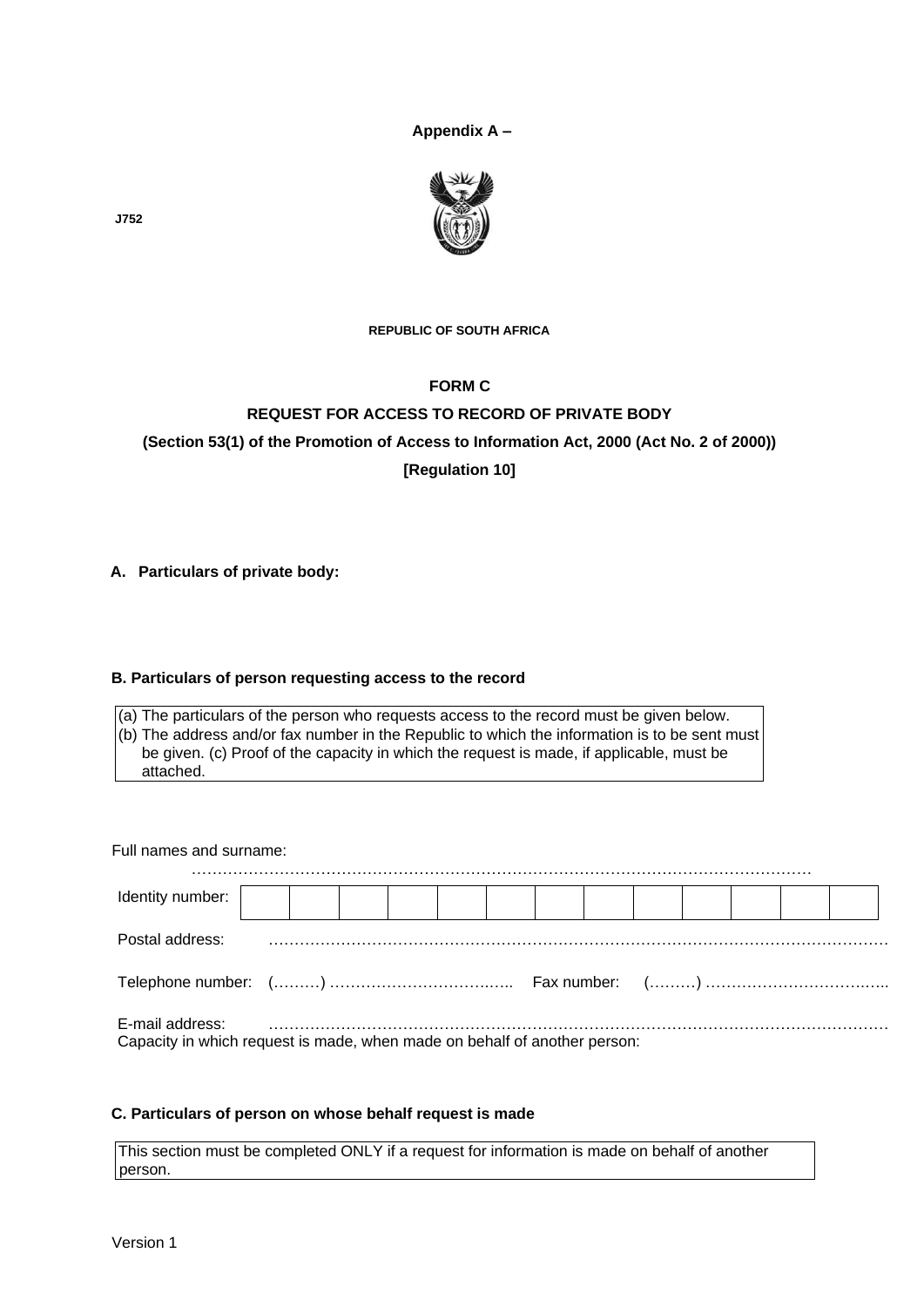Full names and surname:

<span id="page-15-0"></span>

| <b>Identity</b><br>number: |  |  |  |  |  |  |  |
|----------------------------|--|--|--|--|--|--|--|
|                            |  |  |  |  |  |  |  |

### **D. Particulars of record**

| $(a)$ Provide full particulars of the record to which access is requested, including the reference         |
|------------------------------------------------------------------------------------------------------------|
| number if that is known to you, to enable the record to be located.                                        |
| $(6)$ If the provided space is inadequate, please continue on a separate folio and attach it to this form. |
| The requester must sign all the additional folios.                                                         |

1. Description of record or relevant part of the record:

| 2. Reference number, if available:    |
|---------------------------------------|
|                                       |
|                                       |
|                                       |
|                                       |
|                                       |
| .                                     |
|                                       |
|                                       |
|                                       |
| 3. Any further particulars of record: |
|                                       |
|                                       |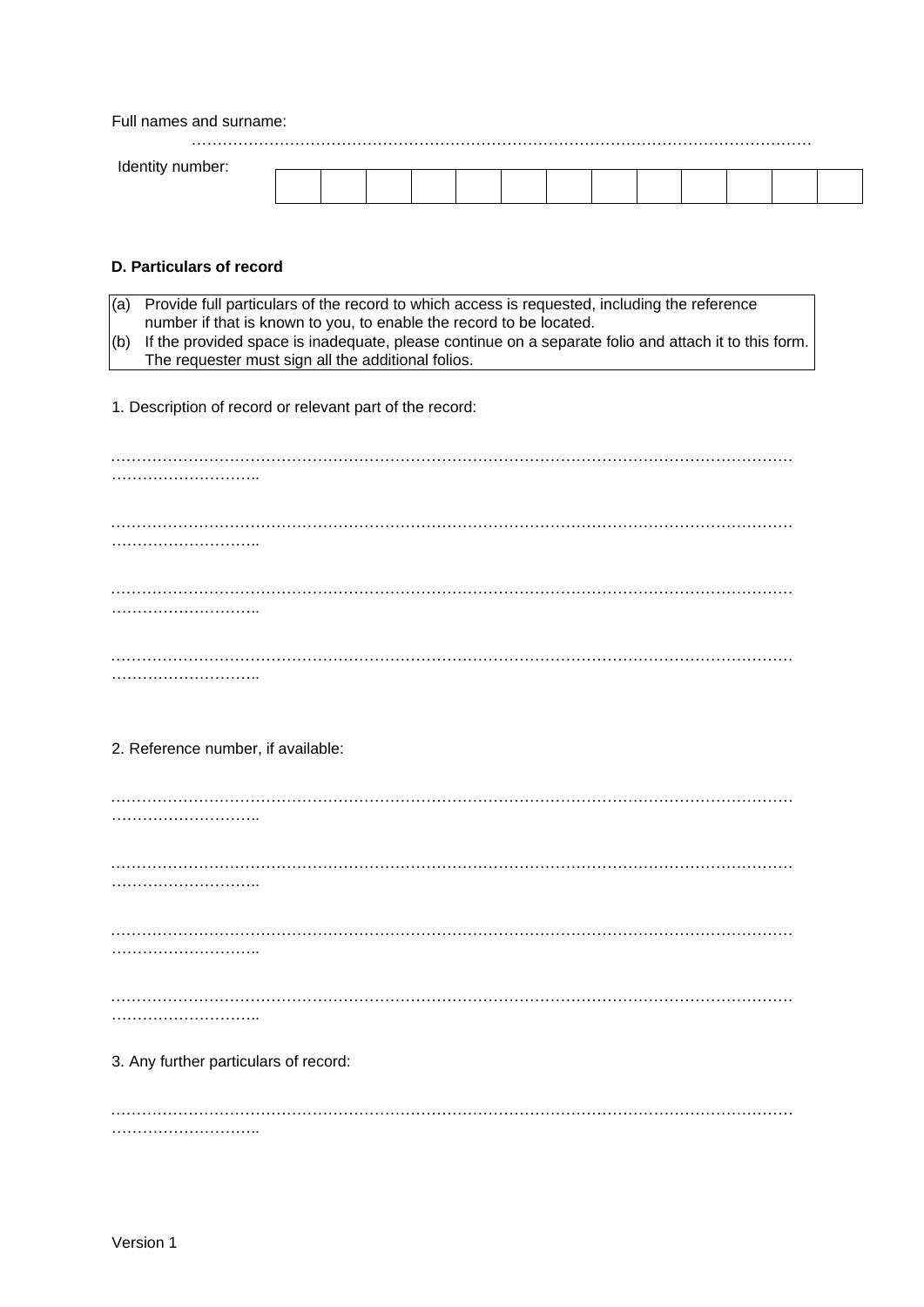…………………………………………………………………………………………………………………… ………………………..

…………………………………………………………………………………………………………………… ………………………..

## <span id="page-16-0"></span>**E. Fees**

| (a) | A request for access to a record, other than a record containing personal information about yourself, will |
|-----|------------------------------------------------------------------------------------------------------------|
|     | be processed only after a request fee has been paid.                                                       |
| (b) | You will be notified of the amount required to be paid as the request fee.                                 |
| (c) | The fee payable for access to a record depends on the form in which access is required and the             |
|     | reasonable time required to search for and prepare a record.                                               |
| (d) | If you qualify for exemption of the payment of any fee, please state the reason for exemption.             |

#### Reason for exemption from payment of fees:

…………………………………………………………………………………………………………………… ……………………….. …………………………………………………………………………………………………………………… ……………………….. …………………………………………………………………………………………………………………… …………………………………… ……………………………………………………………………………………………………………

#### **F. Form of access to record**

If you are prevented by a disability to read, view or listen to the record in the form of access provided for in 1 to 4 below, state your disability and indicate in which form the record is required.

Disability:  $\blacksquare$  Disability:

Mark the appropriate box with an **X**.

NOTES:

- (a) Compliance with your request for access in the specified form may depend on the form in which the record is available.
- (b) Access in the form requested may be refused in certain circumstances. In such a case you will be informed if access will be granted in another form.
- (c) The fee payable for access to the record, if any, will be determined partly by the form in which access is requested.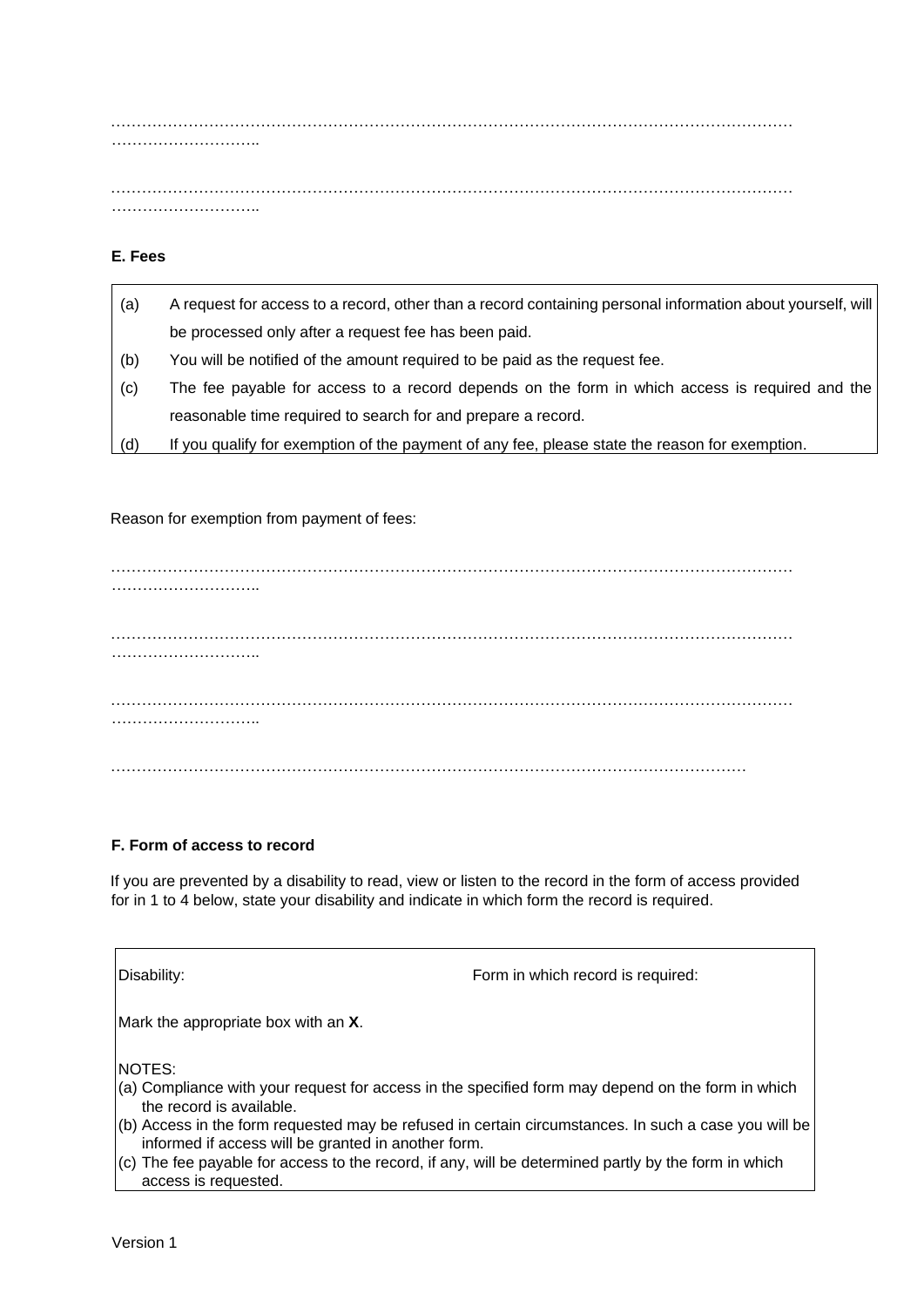| 1. If the record is in written or printed form:                                            |                          |  |                                                                                          |  |                                          |  |  |  |  |
|--------------------------------------------------------------------------------------------|--------------------------|--|------------------------------------------------------------------------------------------|--|------------------------------------------|--|--|--|--|
|                                                                                            | copy of record*          |  | inspection of record                                                                     |  |                                          |  |  |  |  |
| 2. If record consists of visual images -                                                   |                          |  |                                                                                          |  |                                          |  |  |  |  |
| (this includes photographs, slides, video recordings, computer-generated images, sketches, |                          |  |                                                                                          |  |                                          |  |  |  |  |
| $etc.$ ):                                                                                  |                          |  |                                                                                          |  |                                          |  |  |  |  |
|                                                                                            | view the images          |  | copy of the images*                                                                      |  | transcription of the                     |  |  |  |  |
|                                                                                            |                          |  |                                                                                          |  | images*                                  |  |  |  |  |
|                                                                                            |                          |  | 3. If record consists of recorded words or information which can be reproduced in sound: |  |                                          |  |  |  |  |
|                                                                                            | listen to the soundtrack |  | transcription<br>Ωf                                                                      |  |                                          |  |  |  |  |
|                                                                                            | (audio cassette)         |  | (written or<br>soundtrack*                                                               |  |                                          |  |  |  |  |
|                                                                                            |                          |  | printed document)                                                                        |  |                                          |  |  |  |  |
| 4. If record is held on computer or in an electronic or machine-readable form:             |                          |  |                                                                                          |  |                                          |  |  |  |  |
|                                                                                            | printed copy of record*  |  | printed copy of information                                                              |  | in<br>computer<br>copy<br>readable form* |  |  |  |  |
|                                                                                            |                          |  | derived from the record*                                                                 |  | (stiffy or compact)                      |  |  |  |  |
|                                                                                            |                          |  |                                                                                          |  | disc)                                    |  |  |  |  |

| *If you requested a copy or transcription of a record (above), do you<br>wish the copy or transcription to be posted to you? | <b>YES</b> | <b>NO</b> |
|------------------------------------------------------------------------------------------------------------------------------|------------|-----------|
| Postage is payable.                                                                                                          |            |           |

### **G. Particulars of right to be exercised or protected**

If the provided space is inadequate, please continue on a separate folio and attach it to this form. **The requester must sign all the additional folios.** 

1. Indicate which right is to be exercised or protected:

…………………………………………………………………………………………………………………… ……………………….. …………………………………………………………………………………………………………………… ……………………….. …………………………………………………………………………………………………………………… ………………………..

2. Explain why the record requested is required for the exercise or protection of the aforementioned right: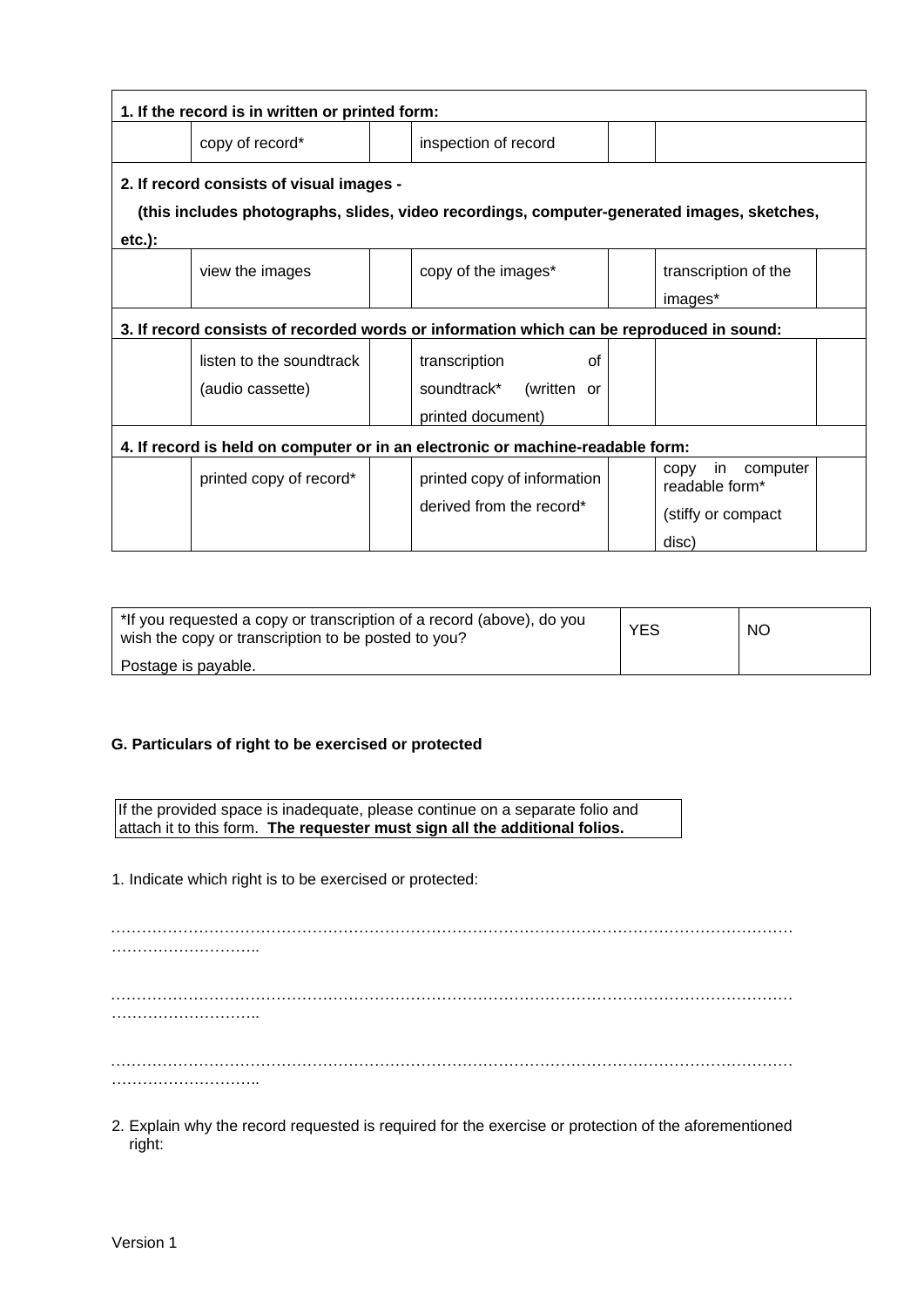#### **H. Notice of decision regarding request for access**

You will be notified in writing whether your request has been approved / denied. If you wish to be informed in another manner, please specify the manner and provide the necessary particulars to enable compliance with your request.

How would you prefer to be informed of the decision regarding your request for access to the record?

…………………………………………………………………………………………………………………… …………………………………

Signed at ……………………………………………. this day………… of ………………………………year ……….

> ……………………………………………………………… SIGNATURE OF REQUESTER / PERSON ON WHOSE BEHALF REQUEST IS MADE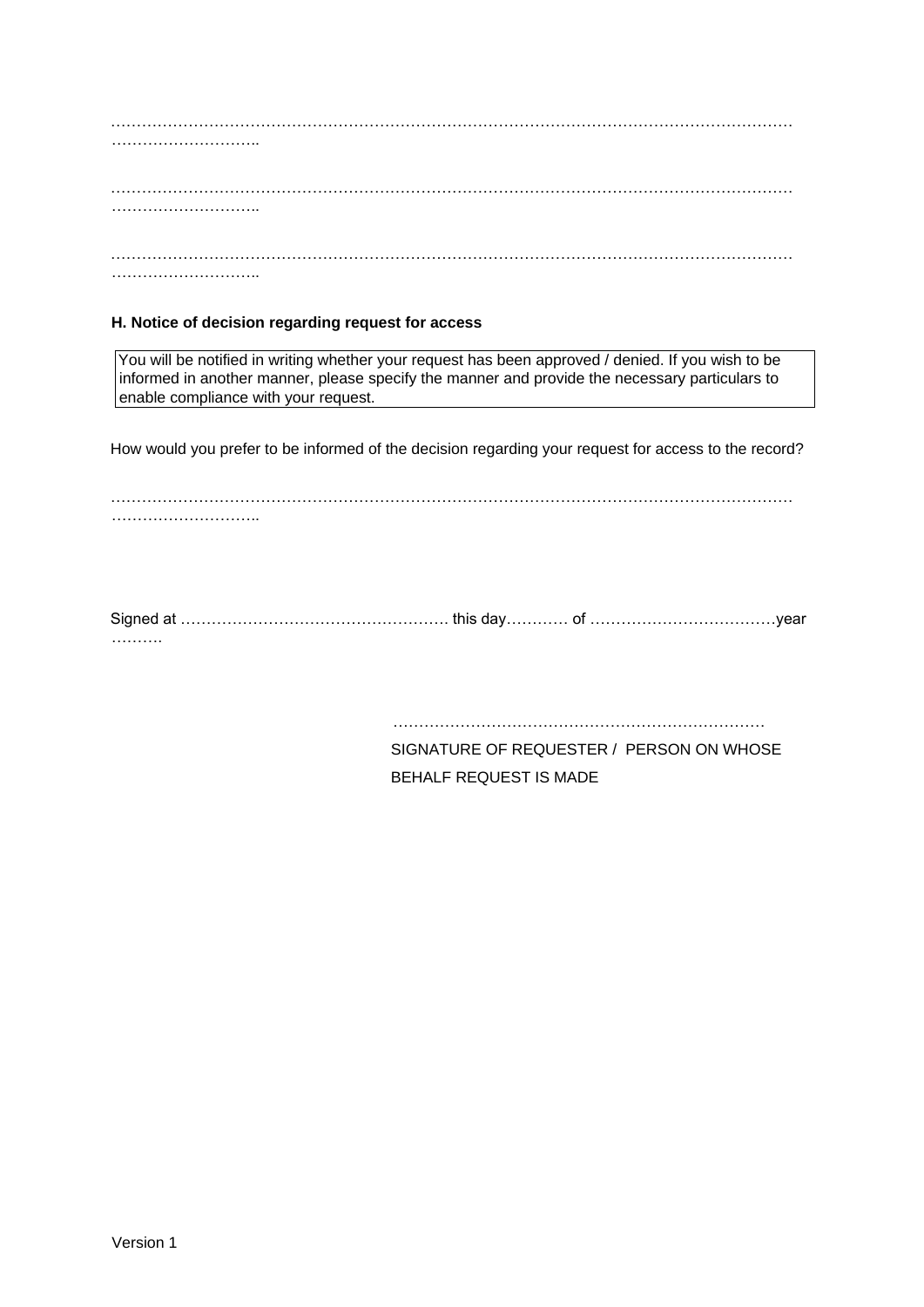## **Appendix B - FEES IN RESPECT OF PRIVATE BODIES**

1. The "request fee" payable by a requester, other than a personal requester, referred to in section 54(1) of the Act, is R50

2. The "fees for reproduction" referred to in section 52(3) and "access fees" payable by a requester referred to in section 54(7), unless exempted under section 54(8) of the Act, are as follows: (a) for every photocopy of an A4-size page or part thereof R1 - R10

(b) for every printed copy of an A4-size page or part thereof held on a computer or in electronic or machine-readable form R0 - R75

(c) for a copy in a computer-readable form on: (i) stiffy disc R7 - R50; (ii) compact disc R70

(d) (i) for a transcription of visual images, for an A4-size page or part thereof R40; (ii) for a copy of visual images R60

(e) (i) for transcription of an audio record, for an A4-size page or part thereof R20; (ii) for a copy of an audio record R30

(f) To search for the record for disclosure, R30 for each hour or part of an hour reasonably required for such search.

The actual postal fee is payable when a copy of a record must be posted to a requester Exemptions from paying "access fees"

Person or persons exempted from paying access fees:-

(i) A single person whose annual income does not exceed R14,712.00; or

(ii) Married persons or a person and his/her life partner whose annual income does not exceed R27,192.00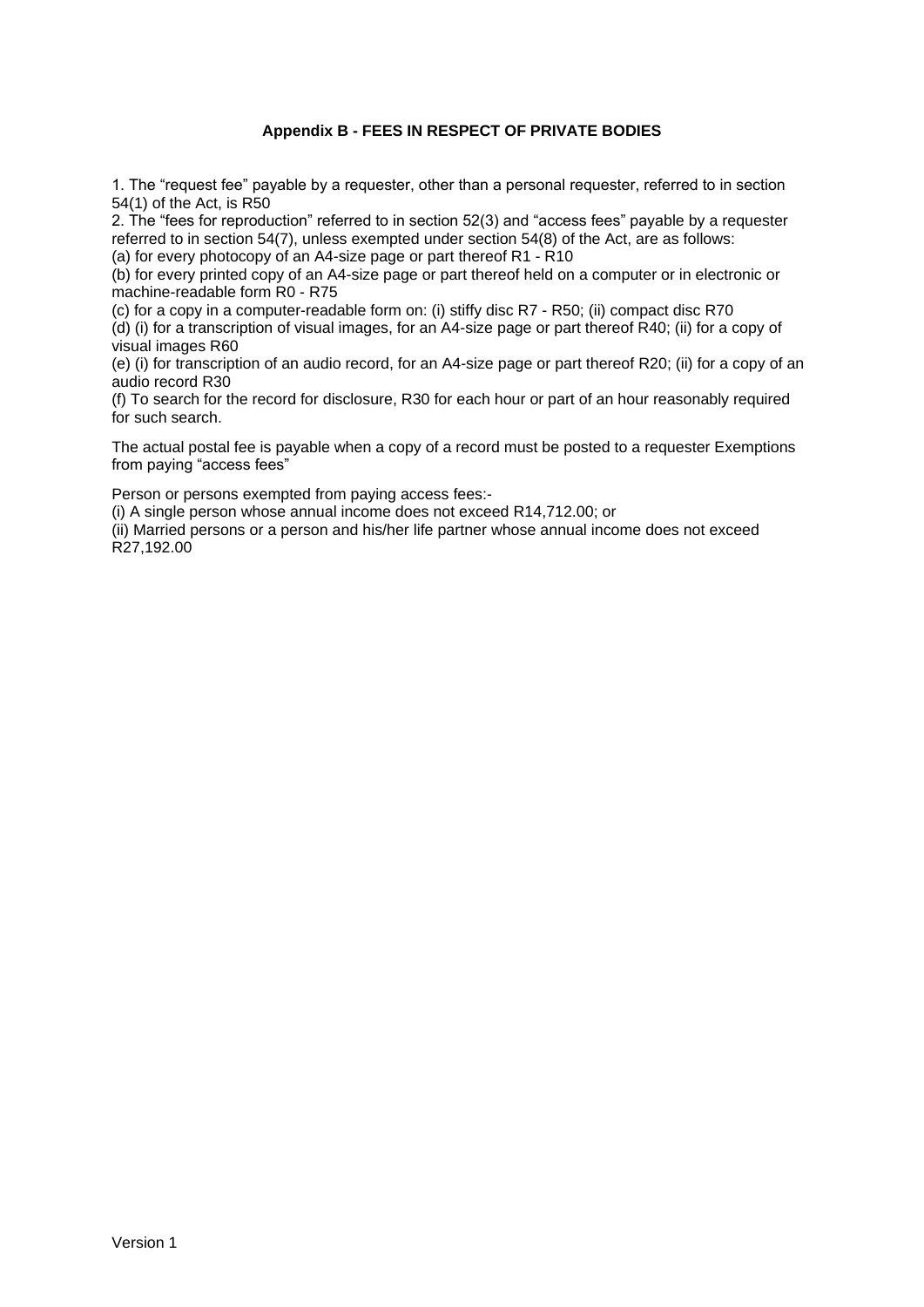## **Appendix C - FORM 1**

# **OBJECTION TO THE PROCESSING OF PERSONAL INFORMATION IN TERMS OF SECTION 11(3) OF POPIA**

## **REGULATIONS RELATING TO THE PROTECTION OF PERSONAL INFORMATION, 2018**

How to access the form:

Kindly go to <https://www.janssen.com/southafrica/about> and access the data subject access request form in the privacy policy under the "choices and access" clause.